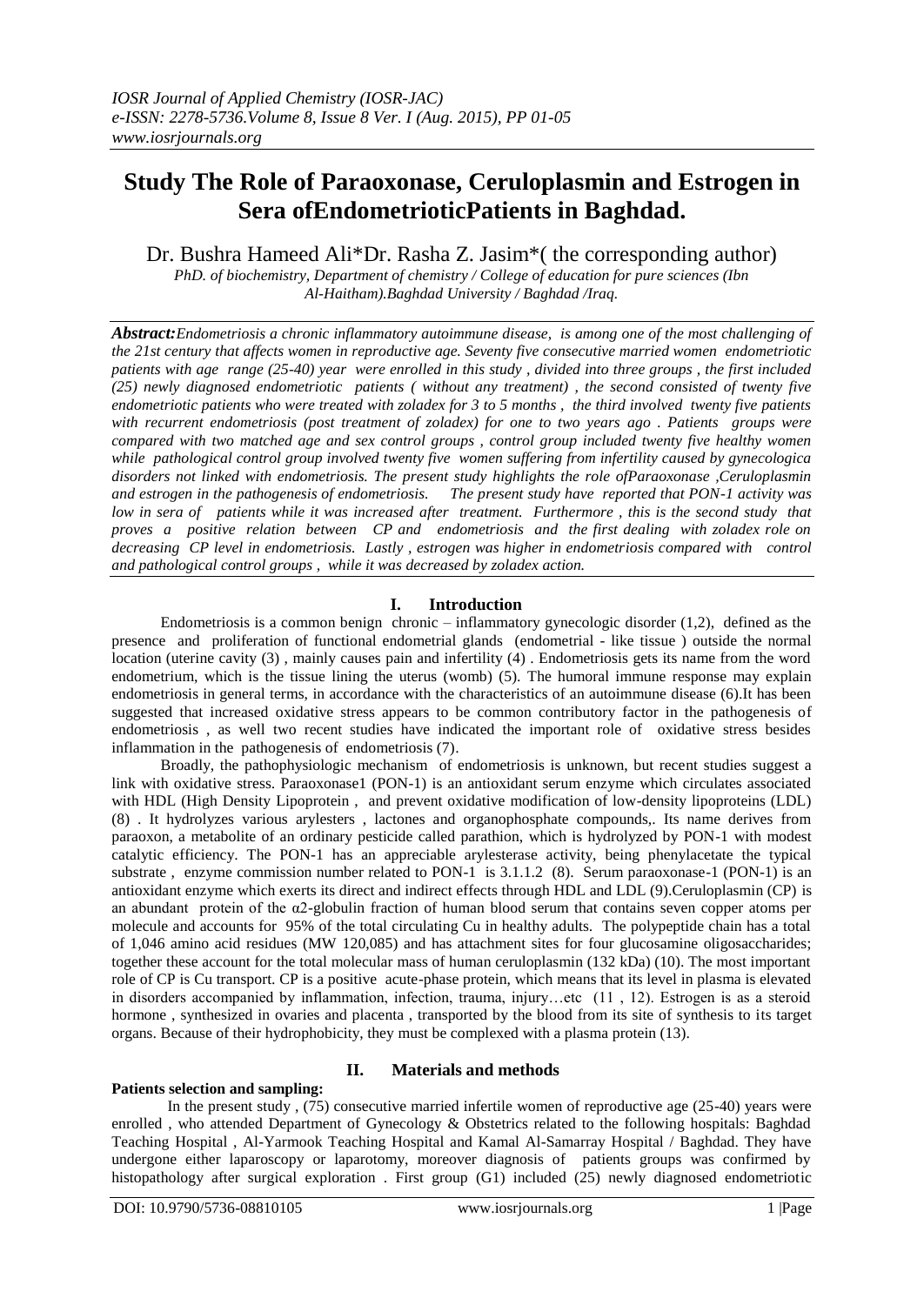patient , they were not given any treatment related to Gynecology or anti-inflammatory medications , while the second group (G2) consist of (25) endometriotic patient who were treated with zoladex for 3 to 5 months. they received Goserlin acetate (Zoladex) depot injection (3.6 mg) subcutaneously in the lower abdomen every 28 days after the first day of diagnosis. Finally , third group (G3) involves (25) patients of recurrent endometriosis, they were post treatment of Goserlin acetate (Zoladex) for 1 to 2 years ago , but symptoms of the disease are returned again and diagnosis revealed recurrence of endometriosis. The three groups of patients were compared with two control groups, also with age in range (25-40) years. The first ( healthy control or C) include (25) healthy women and the second ( Pathological control or PC) involved (25) women who were undergone laparoscopic diagnosis for infertility in Baghdad Teaching Hospital , and laparoscopy revealed that infertility is caused by pathological conditions unrelated to endometriosis just like tubes blockage and retroverteduterus. Five milliliters ( 5 mL) of venous blood were collected from all subjects enrolled in this study ( from 23 April 2013 to the end of October 2013) , placed into plain tubes until coagulation was performed . Serum was separated from blood cells by centrifugation at 4000 r.p.m for 3 min , subsequently serum was divided into small portions and kept frozen (-20○C) until analysis.

## **Laboratory tests:**

Paraoxonase (PON) was determined by quantitative sandwich enzyme linked immunosorbentassay (ELISA) technique. Antibody specific for PON has been pre-coated onto a microplate. Standards and samples are pipetted into the wells and any IL-36γ present is bound by the immobilized antibody. After removing any unbound substances, a biotin-conjugated antibody specific for IL-36γ is added to the wells. After washing, avidin conjugated Horseradish Peroxidase (HRP) is added to the wells. Following a wash to remove any unbound avidin-enzyme reagent, a substrate solution is added to the wells and color develops in proportion to the amount of IL-36γ bound in the initial step. The color development is stopped and the intensity of the color is measured.Ceruloplasmin (CP) was determined by immunosorbentassay.The procedure consisted of an immuno precipitation in agrose between an antigen and its homologus antibody. Reacted.Estrogen was determined by a Single ELISA method.This include antibody , enzyme – antigen conjugate and native antigen.

## **Statistical Analysis:**

.

The results expressed as mean  $\pm$  SEM. Students t-test was applied to compare the significance of the difference between all the studied groups. P-value  $(p<0.05)$ ,  $(p<0.001)$  and  $(p>0.05)$  considered statistically significant , highly significant and non-significant respectively. The correlation coefficient (r) test is used for describingthe association between the different studiedparameters.…………………………………………………………………..

## **III. Results**

Paraoxonase-1 activity in sera of patients and control groups was shown in table (1). Results have revealed that PON-1 activity was highly significant decreased ( $p<0.001$ ) in sera of G1 (780.3±22.0) mLU/mL compared with groups C (1037.8 $\pm$ 59.0) mL U /mL and PC (996.6 $\pm$ 68.9) mLU/mL, while a significant increase  $(p<0.05)$  was observed in G2 (890 $\pm$ 41.7) mLU / mL compared with G1 (780.3 $\pm$ 22.0) mLU/mL.Conversely, a significant decrease (p<0.05) was noticed in sera of G2 (890.6 $\pm$ 41.7) mL U/mL compared with group C  $(1037.8\pm59.0)$  mL U /mL. Also there was a non-significant difference (p≥0.05) in G3 (779.2 $\pm$ 17.6) mL U / mL compared with  $G1(780.3\pm 22.0)$  mL U / mL. Results also have revealed that CP levels were significantly increased (p<0.05) in sera of G1 (4.9±1.9) g/L compared with groups C (25.1±1.9) g/L and PC (25.2±0.4) g/L , while a significant decrease (p<0.05) was noticed in G2 (25.9±2.6) g/L compared with G1(49.6±1.9) g/L. Also there were non-significant differences (p<0.05) between G2 (25.9±2.6) g/L and group C (25.1±1.9) g/L and between G3 (35.6±4.1) g/L and G1(49.6±1.9). Estrogen levels in sera of studied groups werealso shown in table (1). Our results have reported that E2 levels were highly significant increased (p<0.001) in sera of G1 (86.5±11.7) pg/mL compared with groups C (38.6±3.0) pg/mL and PC (44.8±3.3) pg/mL, while a significant decrease (p<0.05) was noticed in G2 (46.3 $\pm$ 2.8) pg/mL compared with G1(86.5 $\pm$ 11.7) pg/mL.Also, there were a non-significant difference (p≥0.05) in G2 (46.3 ±2.8) pg/mL compared with group C (38.6±2.0) pg/mL and in G3 (65.2 $\pm$ 4.6) pg/mL compared with G1 (86.5 $\pm$ 11.7) pg/mL.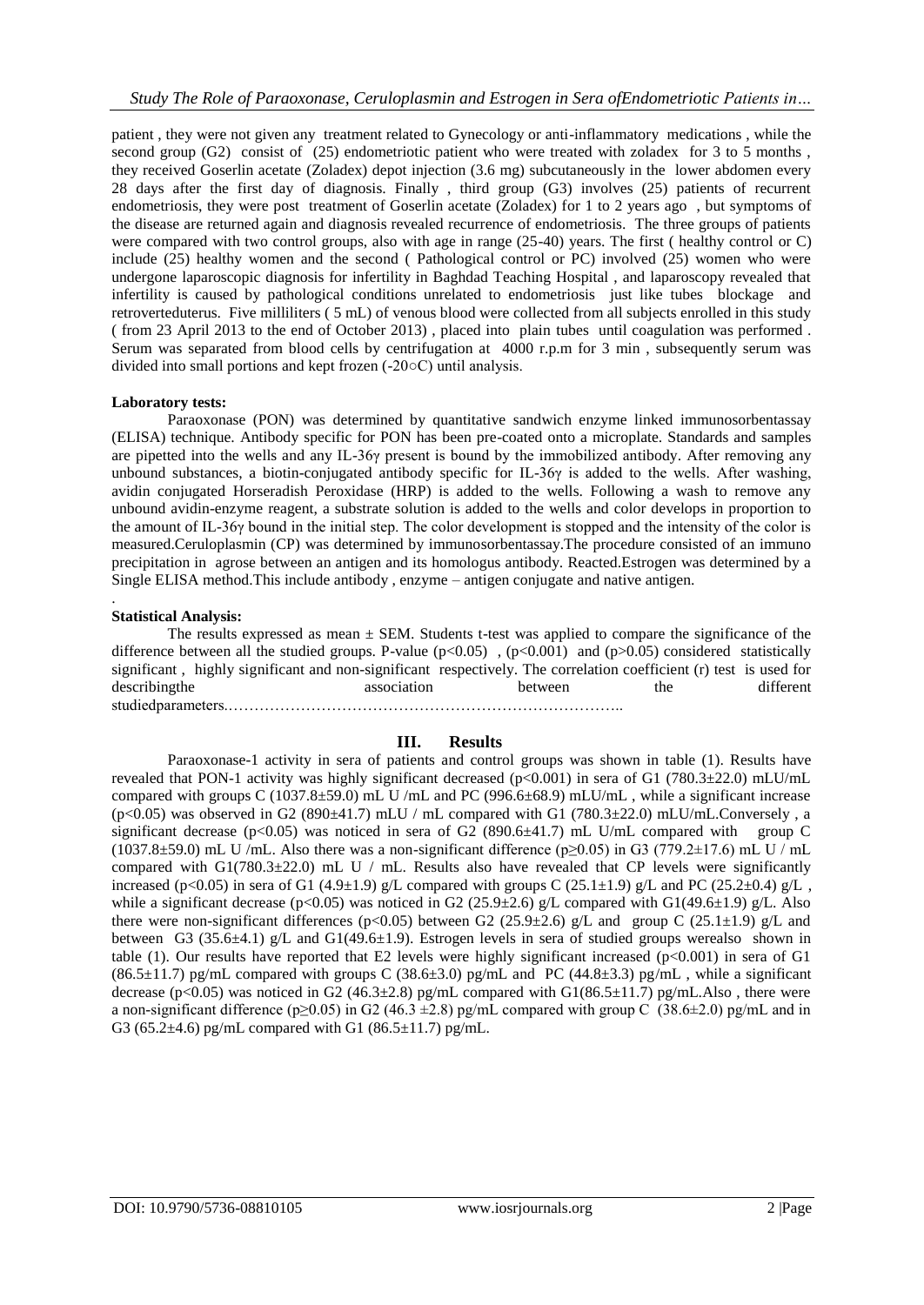| where $\mathbf{r}$ is the contrary $\mathbf{r}$ , which is the contrary of the contrary process $\mathbf{r}$ and $\mathbf{r}$ and $\mathbf{r}$ |                                                  |                                         |                                      |                                             |                                     |                                                 |                           |                               |                                                 |                         |
|------------------------------------------------------------------------------------------------------------------------------------------------|--------------------------------------------------|-----------------------------------------|--------------------------------------|---------------------------------------------|-------------------------------------|-------------------------------------------------|---------------------------|-------------------------------|-------------------------------------------------|-------------------------|
| Paramete<br>r                                                                                                                                  | Mean<br>$\pm$ SEM                                | Mean<br>$\pm$ SEM<br>PC.                | Mean<br>$\pm$ SEM<br>G1              | Mean<br>$\pm$ SEM<br>G2                     | Mean<br>$\pm$ SEM<br>G <sub>3</sub> | $\mathbf C$<br><b>VS</b><br>G1<br><b>T.Test</b> | PC vs G1<br><b>T.Test</b> | $G1$ vs $G2$<br><b>T.Test</b> | C <sub>VS</sub> G <sub>2</sub><br><b>T.Test</b> | G1vsG3<br><b>T.Test</b> |
| <b>PON-1</b>                                                                                                                                   | 1037.8<br>±59.0<br>U<br>mL<br>mL                 | 996.6<br>$\pm 68.9$<br>$mL$ U/ $mL$     | 780.3<br>$\pm 22.0$<br>U<br>mL<br>mL | 890.6<br>±41.7<br>U<br>m <sub>L</sub><br>mL | 779.2<br>±17.6<br>$mL$ U/ $mL$      | H.S                                             | H.S                       | S                             | S                                               | N.S                     |
| CP                                                                                                                                             | 25.1<br>±1.9<br>(g/L)                            | 25.2<br>$\pm 0.4$<br>(g/L)              | 49.6<br>±1.9<br>(g/L)                | 25.9<br>$\pm 2.6$<br>(g/L)                  | 35.6<br>±4.1<br>(g/L)               | S                                               | S                         | S                             | N.S                                             | N.S                     |
| E2                                                                                                                                             | 38.6<br>$\pm 3.0$<br>$\left(\text{pg/mL}\right)$ | 44.8<br>$\pm 3.6$<br>$\textbf{(pg/mL)}$ | 86.5<br>±11.7<br>$\textbf{(pg/mL)}$  | 46.3<br>$\pm 2.8$<br>$\textbf{(pg/mL)}$     | 65.2<br>4.6<br>$\text{(pg/mL)}$     | H.S                                             | H.S                       | S                             | N.S                                             | N.S                     |

**Table 1:** PON activity , CP and Estrogen levels in sera of the five groups enrolled in this study.

## **IV. Discussion**

Paraoxonase is a calcium-dependent esterase with 43KDa molecular weight and 354 amino acids residue which is found exclusively associated with HDL in serum. PON protects LDL from oxidative stress by destroying biologically active phospholipids (14 , 15 , 16) A recent study has observed lower serum PON-1 activity and HDL levels in the endometriosis group compared with the control group. Serum PON-1 is an antioxidant enzyme associated with HDL which prevents development of oxidative changes of LDL. Besides blocking oxidation of HDL , PON-1 substantiates the anti-athergenic role of HDL in the reverse cholesterol transport. It also facilitates faster clearance of LDL. Therefore, with PON-1 deficiency , the impact of oxidative stress increases , while levels of HDL decrease (9). This study is in agreement with the high significant increase of PON-1 in G1 compared with group C.

 On the other hand , the high significant increase of PON-1 in G1 compared with PC group indicates the severity of oxidative stress in endometriotic patients compared with other infertile women. However , infertility may be caused by hormonal , immunological abnormalities besides the effect of oxidative stress on female infertility (17). Indeed , Oxidative stress occurs when there is an imbalance in the interplay between reactive oxygen species (ROS) and the antioxidant defense systems whereby the oxidants super cedes the antioxidants. One of the most important oxidative processes is oxidation of lipids and lipoproteins. Oxidized low-density lipoprotein (Ox-LDL) induces foam cell formation from macrophages that plays a key role in early atherogenesis. Under oxidative stress , not only LDL , but other serum lipids are exposed to oxidation. As it is well established PON-1 activity is decreased in dyslipidemia accompanied by higher ox-LDL levels (17). Moreover , a recent study has demonstrated that PON-1 acts as protecting HDL and LDL of lipid peroxidation , degrading cholesterol esters oxidized lipids and phospholipids present in the lipoproteins, erythrocytes and macrophages. PON-1 may otherwise be inactivated by oxidized lipids. Furthermore , PON-1 inhibits cholesterol biosynthesis by macrophages by stimulating cholesterol efflux (8). Some authors have also suggested the possibility of endometriosis is a disease caused by or associated with oxidative stress . In the presence of pelvic endometriosis, there was activation of macrophages in the peritoneal cavity, which could promote increased production of reactive oxygen and nitrogen species and, consequently oxidative stress, resulting in lipid peroxidation, its degradation products and the products formed by its interaction with low-density lipoproteins and other proteins. Oxidative stress also damages mesothelial cells and can induce the appearance of adhesion sites for endometrial cells, favoring the development and progression of endometriosis (8). In fact , The excess production of ROS is accompanied by a decreased level of antioxidants that usually eliminates these molecules. Resulting accumulation of reactive oxygen species ROS may contribute to the propagation and maintenance of endometriosis and associated symptoms (18).

 The significant increase of PON-1 in G2 compared with G1 indicates that zoladex has a crucial role in alteration of PON-1 activity but the significant decrease of PON-1 in G2 compared with group C reveals that PON-1 activity was not returned to the normal value in control subjects, although it was altered. In this regard , PON-1 is associated with HDL in serum , thus any change in HDL levels in serum can alter PON-1 activity. Ultimately , the non-significant difference of PON-1 activity in G3 compared with G1 reports that endometriosis is a recurrent disease (19). It has been reported that 47% of the endometrial lesions appear again after removal of endometriotic tissue in patients (20).

A recent study has reported relationships between inflammatory diseases and raised plasma concentrations of inflammatory markers such as CP , thus CP might be a mediator in a specific inflammatory pathway that causally links inflammatory diseases (21) , according to this study ceruloplasmin has been reported to possess both oxidative and anti-oxidative functions. It was shown that ceruloplasmincatalyses the oxidation of Fe<sup>2+</sup> to Fe<sup>3+</sup>, as well as the oxidation of Cu<sup>1+</sup> to Cu<sup>2+</sup>. The reaction reduces O<sub>2</sub> to H<sub>2</sub>O without releasing superoxide or hydrogen peroxide. This so-called ferroxide activity is essential for iron homeostasis and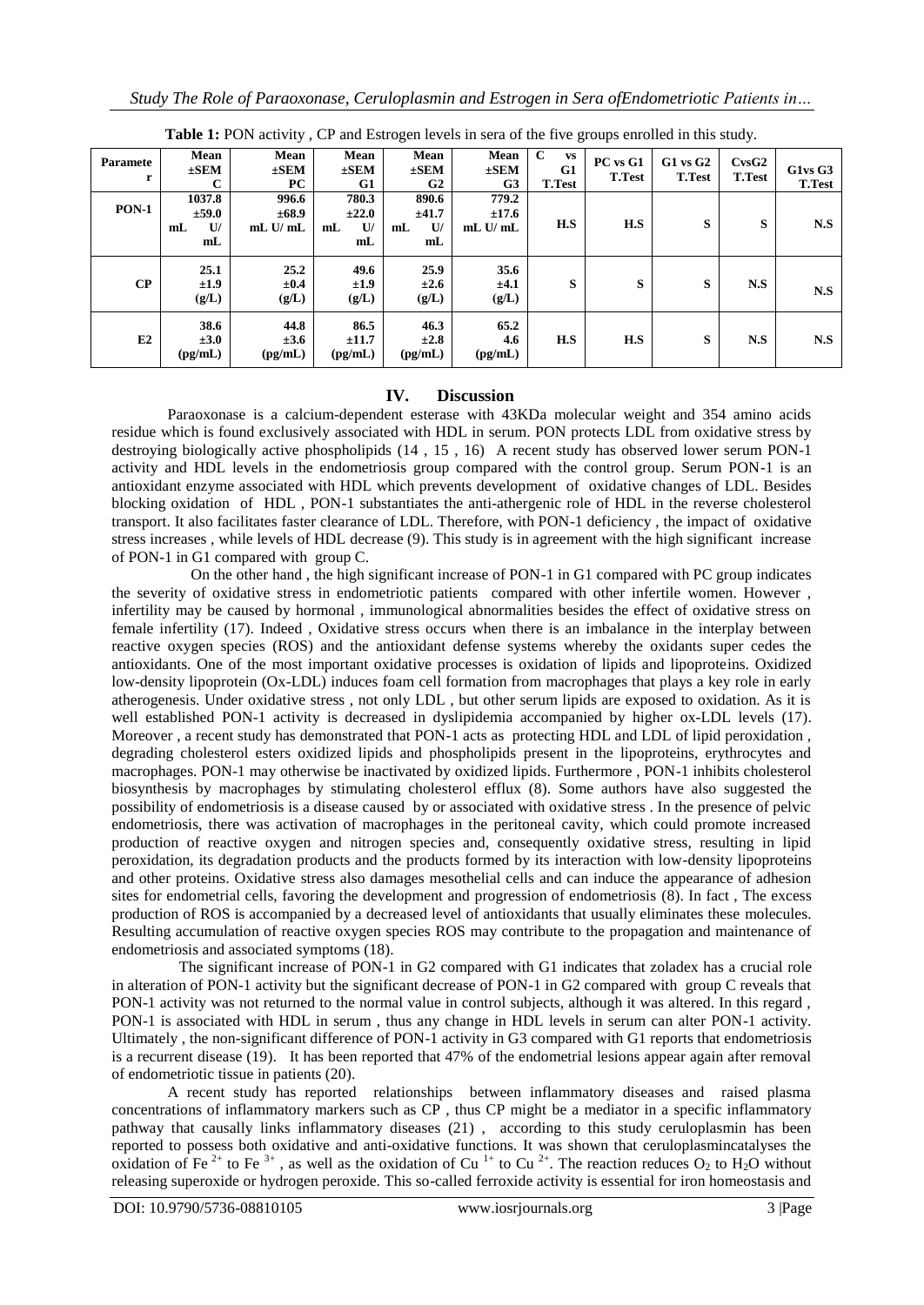is thought to be responsible for the ability of ceruloplasmin to block free radicals-induced proteolysis and DNA damage. The ferroxide activity is increased , for example , during inflammation and infection . By contrast ,ceruloplasmin has been reported to possess oxidative effects and may induce LDL oxidation. As an acute phase reactant , its concentrations are commonly raised in patients with chronic diseases (22).

However , the significant decrease of CP in sera of G2 compared with G1 and the non-significant difference between G2 and group C indicate the reactive role of zoladex in alternating CP levels. The levels of CP may be expected to decrease simultaneously with oxidative stress after treatment of endometriosis aimed at preventing oxidative damage. CP also may be useful for monitoring endometriosis during pharmacology therapy (9). Indeed , elevation of CP levels in G1 revealed that CP has prooxidative activity in patients related to G1 . Interestingly ,zoladex has increased HDL-c levels and PON-1 activity for the same patients, this means that zoladex was able to induce parameters which have antioxidant properties. Therefore , it is expected that zoladex inhibits parameters have oxidative properties such as CP. Lastly , the non-significant differences between G1 and G3 indicate that endometriosis is a recurrent disease (19) , because oxidative damage was come back.

Endometriosis is a complex and challenging disease that involves aberrant adhesion, growth, and progression of endometrial tissues outside of the uterine cavity, and there is evidence to suggest that estrogen plays a key role in development , progression and growth of endometriosis (20). Estrogen promotes the survival and persistence of endometrial lesions , as may altered immune and inflammatory processes.Numerous in vivo clinical studies have described the ectopic expression and regulation of estrogen receptor (ER) in the different types of endometriosis compared to normal or eutopic endometrium.Endometriosis is a proliferative , estrogen – dependent disorder ( lesions are estrogen – stimulated) (20).

Other research demonstrated that estrogen is the driven force of endometrial proliferation and ectopic lesions may have an increased responsiveness to estrogen , thus enhancing the development of endometriosis (23).consequently , infertility disorders not necessarily linked with estrogen defect and this is in agreement with the high significant increase of estrogen in sera of G1 compared with groups C and PC. Conversely , the significant decrease of Estrogen in sera of G2 compared with G1 and the non-significant difference between G2 and group C indicate the importance of zoladex in depressing estrogen hormone. Gonadotropin-releasing hormone (GnRH) agonist treatment ( including zoladex and other drugs) has been studied more extensively than other medical treatment regimes. They are modified forms of GnRH that bind to receptors in the pituitary but have a longer half-life than native GnRH and thereby in dowm-regulation of the pituitary –ovarian axis and hypoestrogenism (24). Indeed ,GnRH agonists are medicines that work by causing a temporary menopause. The treatment causes the ovarian to stop production estrogen , which causes the endometriosis implants to shrik (25). Lastly , the non-significant difference between G3 and G1 indicate that endometriosis is a recurrent disease. This suggests that hormonal treatment does not lead to a complete suppression of endometriotic foci and that recurring lesions appear to grow from the residual loci. It has been reported that 47% of the endometrial lesions appear again after removal of endometriotic tissue in patient (26).

### **V. Conclusions**

Paraoxonase-1 activities were decreased in sera of patients but we show highly significant increase under treatment.Moreover , This is the second study that proves a positive relation between CP and endometriosis and the first dealing with zoladex action in decreasing CP levels in endometriotic patients , revealing that it could be considered a good biochemical marker for endometriosis.Lastly ,Estrogen was increased in patients indicating its proven positive relationship with endometriosis ,while it was decreased under treatment.

#### **References**

- [1]. Dunselman , G. ; Vermeulen , N. ; Becher , C. ; Calher- Jorge , C. ; Hooghe , T. ; Bie , B. ; Heikinheimo , O. ; Horne , A. ; Kiesel , L.; Nap , A. ; Prentine , A. ; Saridogau , E. ; Soriano , D. and Nelson , W. (2014). ESHRE guideline: management of women with endometriosis. Human Reproduction Journal , 0(0):1-13.
- [2]. Arnold , J. , Mechsner , S. , Schneider , A. & Arellano , M. (2013). Neuroendocrinology and immune function. Journal of Brain , Behavior and Immunity , 29 ,S10- S13.
- [3]. Estrade , C. , Arellano , M. , Schneider , A. &Mechsner , S. (2013).Neuroimmunmodulation in the pathogenesis endometriosis . Journal of Brain , Behavior and Immunity,29,S2-S9.
- [4]. Pillet , L., Schneider , A. ; Borghese , B. et al.(2012). Deep infilterating endometriosis is associated with markedly lowerbody mass index : a 476 case – control study. Human Reproduction Journal , 27(1):265-272.
- [5]. Pollard , J .(2011) . Endometriosis Finding help for pain &pregnancy. Health Hints Journal , 15(2):1-7.
- [6]. Suresh ,P. , Venkatesh , T. , Rajan , T. &Tsutsumi , R .(2010). Molecular Pathology and therapy of endometriosis : Revisited . Andrology& Gynecology Journal , 1(3):1-7.
- [7]. Horak , S. &Olejek , A. ( 2012) . Endometrial tumors in postoperative scar- pathogenesisDiagnosis and treatment, Endometriosis - Basic Concepts and Current Research Trends ,ISBN: 978-953-51-0524-4, InTech.
- [8]. Bragatto,F. ; Barbosa , C. and Christofolini ,D. (2013). There is no relationship between Paraoxonase serum level activity in women with endometriosis and the stage of thedisease : an observational study. J. of Reproductive Health , 10:32.